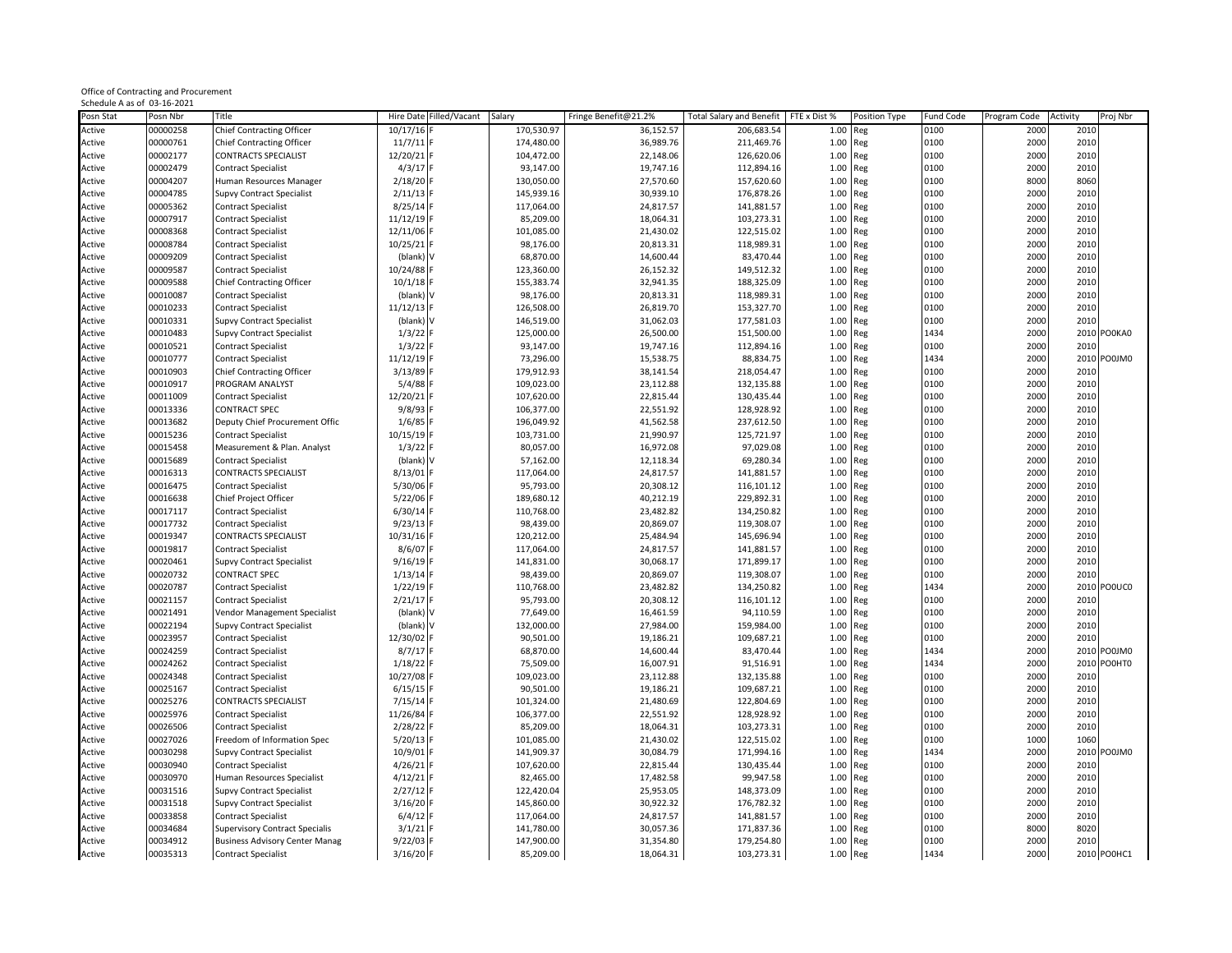| Posn Stat | Posn Nbr | Title                                 | Hire Date<br>Filled/Vacant | Salary     | Fringe Benefit@21.2% | <b>Total Salary and Benefit</b> | FTE x Dist % | Position Type | Fund Code | Program Code | Activity | Proj Nbr    |
|-----------|----------|---------------------------------------|----------------------------|------------|----------------------|---------------------------------|--------------|---------------|-----------|--------------|----------|-------------|
| Active    | 00035529 | <b>Contract Specialist</b>            | 3/11/81                    | 123,360.00 | 26,152.32            | 149,512.32                      | 1.00         | Reg           | 0100      | 2000         | 2010     |             |
| Active    | 00036794 | Dir Contracting & Procurement         | $5/13/15$ F                | 222,381.99 | 47,144.98            | 269,526.97                      | 1.00         | Reg           | 0100      | 1000         | 1090     |             |
| Active    | 00038819 | Management Analyst                    | 7/13/93 R                  | 101,085.00 | 21,430.02            | 122,515.02                      | 1.00         | Reg           | 0100      | 2000         | 2010     |             |
| Active    | 00041841 | SUPERVISORY ATTORNEY ADVISOR          | $1/22/19$ F                | 187,006.80 | 39,645.44            | 226,652.24                      | 1.00         | Reg           | 0100      | 1000         | 1060     |             |
| Active    | 00041842 | <b>ATTORNEY ADVISOR</b>               | 4/19/04 l                  | 164,214.00 | 34,813.37            | 199,027.37                      | 1.00         | Reg           | 0100      | 1000         | 1060     |             |
| Active    | 00041984 | <b>ATTORNEY ADVISOR</b>               | 1/22/19                    | 124,699.00 | 26,436.19            | 151,135.19                      | 1.00         | Reg           | 0100      | 1000         | 1060     |             |
| Active    | 00042302 | Chief Operating Officer               | 9/8/14                     | 189,679.00 | 40,211.95            | 229,890.95                      | 1.00         | Reg           | 0100      | 8000         | 8020     |             |
| Active    | 00042312 | Contract Specialist                   | $1/18/22$ F                | 107,620.00 | 22,815.44            | 130,435.44                      | 1.00         | Reg           | 0100      | 2000         | 2010     |             |
| Active    | 00042313 | Contract Specialist                   | 11/5/12                    | 73,296.00  | 15,538.75            | 88,834.75                       | 1.00         | Reg           | 0100      | 2000         | 2010     |             |
| Active    | 00045055 | <b>Contract Specialist</b>            | $5/16/16$ F                | 98,439.00  | 20,869.07            | 119,308.07                      | 1.00         | Reg           | 0100      | 2000         | 2010     |             |
| Active    | 00045560 | Supvy Contract Specialist             | 5/15/17                    | 153,477.88 | 32,537.31            | 186,015.19                      | 1.00         | Reg           | 1434      | 2000         |          | 2010 PO0HT0 |
| Active    | 00046446 | <b>Contract Specialist</b>            | 12/26/17                   | 101,085.00 | 21,430.02            | 122,515.02                      | 1.00         | Reg           | 0100      | 2000         | 2010     |             |
| Active    | 00046670 | <b>Contract Specialist</b>            | 9/14/98                    | 110,768.00 | 23,482.82            | 134,250.82                      | 1.00         | Reg           | 0100      | 2000         | 2010     |             |
| Active    | 00048203 | <b>Contract Specialist</b>            | 12/27/16                   | 110,768.00 | 23,482.82            | 134,250.82                      | 1.00         | Reg           | 1434      | 2000         |          | 2010 PO0HT0 |
| Active    | 00048212 | Supvy Contract Specialist             | 11/13/06                   | 128,520.00 | 27,246.24            | 155,766.24                      | 1.00         | Reg           | 0100      | 2000         | 2010     |             |
| Active    | 00051017 | <b>Contract Specialist</b>            | (blank) \                  | 98,176.00  | 20,813.31            | 118,989.31                      | 1.00         | Reg           | 1434      | 2000         |          | 2010 PO0HT0 |
| Active    | 00051169 | Contract Specialist                   | 11/13/06 F                 | 110,768.00 | 23,482.82            | 134,250.82                      | 1.00         | Reg           | 1434      | 2000         |          | 2010 PO0HT0 |
| Active    | 00051333 | Contract Specialist                   | 8/29/99                    | 117,064.00 | 24,817.57            | 141,881.57                      | 1.00         | Reg           | 0100      | 2000         | 2010     |             |
| Active    | 00071529 | <b>Chief Contracting Officer</b>      | $2/6/06$ F                 | 171,500.00 | 36,358.00            | 207,858.00                      | 1.00         | Reg           | 0100      | 8000         | 8050     |             |
| Active    | 00074772 | Human Resources Specialist            | (blank) \                  | 77,649.00  | 16,461.59            | 94,110.59                       | 1.00         | Reg           | 0100      | 8000         | 8060     |             |
| Active    | 00074774 | <b>Supervisory Contract Specialis</b> | (blank) V                  | 146,519.00 | 31,062.03            | 177,581.03                      | 1.00         | Reg           | 0100      | 8000         | 8010     |             |
| Active    | 00074775 | Asst. Director for Business Re        | 7/7/08 F                   | 189,679.00 | 40,211.95            | 229,890.95                      | 1.00         | Reg           | 0100      | 9000         | 9010     |             |
| Active    | 00074878 | Contract Specialist                   | (blank) \                  | 68,870.00  | 14,600.44            | 83,470.44                       | 1.00         | Reg           | 0100      | 2000         | 2010     |             |
| Active    | 00074879 | Purchase Card Program Officer         | 8/30/99 F                  | 132,821.00 | 28,158.05            | 160,979.05                      | 1.00         | Reg           | 0100      | 2000         | 2055     |             |
| Active    | 00074880 | <b>Contract Specialist</b>            | 11/25/19 R                 | 104,472.00 | 22,148.06            | 126,620.06                      | 1.00         | Reg           | 0100      | 2000         | 2010     |             |
| Active    | 00074881 | Contract Specialist                   | 8/21/17 F                  | 110,768.00 | 23,482.82            | 134,250.82                      | 1.00         | Reg           | 1434      | 2000         |          | 2010 PO0JM0 |
| Active    | 00074882 | Contact Specialist                    | 12/19/11                   | 69,944.00  | 14,828.13            | 84,772.13                       | 1.00         | Reg           | 0100      | 8000         | 8030     |             |
| Active    | 00074883 | IT Specialist (Data Mgmt)             | 8/5/19                     | 82,465.00  | 17,482.58            | 99,947.58                       | 1.00         | Reg           | 0100      | 8000         | 8050     |             |
| Active    | 00074887 | <b>Contract Specialist</b>            | 10/20/14                   | 95,793.00  | 20,308.12            | 116,101.12                      | 1.00         | Reg           | 0100      | 2000         | 2010     |             |
| Active    | 00074891 | Supervisory Procurement Compli        | 12/2/13                    | 124,482.84 | 26,390.36            | 150,873.20                      | 1.00         | Reg           | 0100      | 8000         | 8010     |             |
| Active    | 00074893 | Procurement Analyst                   | 2/23/04                    | 115,262.00 | 24,435.54            | 139,697.54                      | 1.00         | Reg           | 0100      | 2000         | 2055     |             |
| Active    | 00074894 | Contract Specialist                   | 11/19/12                   | 90,501.00  | 19,186.21            | 109,687.21                      | 1.00         | Reg           | 0100      | 2000         | 2010     |             |
| Active    | 00074896 | <b>Supervisory Contract Specialis</b> | (blank) V                  | 146,519.00 | 31,062.03            | 177,581.03                      | 1.00         | Reg           | 0100      | 8000         | 8020     |             |
| Active    | 00074897 | <b>Executive Assistant</b>            | 3/25/13                    | 96,914.00  | 20,545.77            | 117,459.77                      | 1.00         | Reg           | 0100      | 1000         | 1090     |             |
| Active    | 00074900 | Contract Specialist                   | $2/7/05$ F                 | 113,916.00 | 24,150.19            | 138,066.19                      | 1.00         | Reg           | 0100      | 2000         | 2010     |             |
| Active    | 00074901 | Contract Specialist                   | 3/16/09                    | 110,768.00 | 23,482.82            | 134,250.82                      | 1.00         | Reg           | 0100      | 2000         | 2010     |             |
| Active    | 00074903 | <b>Contract Specialist</b>            | 4/12/99                    | 109,023.00 | 23,112.88            | 132,135.88                      | 1.00         | Reg           | 0100      | 2000         | 2010     |             |
| Active    | 00074905 | <b>Supvy Contract Specialist</b>      | $6/4/12$ F                 | 120,502.33 | 25,546.49            | 146,048.82                      | 1.00         | Reg           | 0100      | 2000         | 2010     |             |
| Active    | 00074915 | <b>Contract Specialist</b>            | 4/12/89                    | 95,793.00  | 20,308.12            | 116,101.12                      | 1.00         | Reg           | 0100      | 2000         | 2010     |             |
| Active    | 00074916 | <b>Property Disposal Specialist</b>   | 10/4/04 F                  | 94,506.00  | 20,035.27            | 114,541.27                      | 1.00         | Reg           | 4010      | 9000         | 9010     |             |
| Active    | 00074917 | <b>Property Disposal Specialist</b>   | $2/11/13$ F                | 115,262.00 | 24,435.54            | 139,697.54                      | 1.00         | Reg           | 0100      | 2000         | 2010     |             |
| Active    | 00074946 | <b>Contract Specialist</b>            | 7/28/14 F                  | 95,793.00  | 20,308.12            | 116,101.12                      | 1.00         | Reg           | 0100      | 2000         | 2010     |             |
| Active    | 00074951 | Compliance Analyst                    | 12/6/10                    | 94,506.00  | 20,035.27            | 114,541.27                      | 1.00         | Reg           | 0100      | 8000         | 8010     |             |
| Active    | 00074952 | Management Liaison Specialist         | $1/22/08$ F                | 115,262.00 | 24,435.54            | 139,697.54                      | 1.00         | Reg           | 0100      | 8000         | 8060     |             |
| Active    | 00074953 | Supvy Contract Specialist             | 5/23/10                    | 156,500.00 | 33,178.00            | 189,678.00                      | 1.00         | Reg           | 0100      | 2000         | 2010     |             |
| Active    | 00074954 | Records Management Specialist         | 12/19/11                   | 92,098.00  | 19,524.78            | 111,622.78                      | 1.00         | Reg           | 0100      | 9000         | 9020     |             |
| Active    | 00074955 | <b>Business Operations Manager</b>    | 2/20/18                    | 127,500.00 | 27,030.00            | 154,530.00                      | 1.00         | Reg           | 0100      | 8000         | 8030     |             |
| Active    | 00074956 | INFORMATION TECHNOLOGY SPEC.          | 11/17/14                   | 103,793.00 | 22,004.12            | 125,797.12                      | 1.00         | Reg           | 0100      | 8000         | 8050     |             |
| Active    | 00074957 | IT Specialist (Data Mgmt)             | $3/27/12$ F                | 99,323.00  | 21,056.48            | 120,379.48                      | 1.00         | Reg           | 0100      | 8000         | 8050     |             |
| Active    | 00074959 | Contract Specialist                   | 9/30/19                    | 101,324.00 | 21,480.69            | 122,804.69                      | 1.00         | Reg           | 0100      | 2000         | 2010     |             |
| Active    | 00074960 | Measurements & Plan. Analyst          | $5/31/16$ F                | 98,059.00  | 20,788.51            | 118,847.51                      | 1.00         | Reg           | 0100      | 8000         | 8010     |             |
| Active    | 00074961 | Management Analyst                    | 3/23/15                    | 98,059.00  | 20,788.51            | 118,847.51                      | 1.00         | Reg           | 0100      | 8000         | 8010     |             |
| Active    | 00074962 | <b>Supervisory IT Specialist</b>      | $3/21/16$ F                | 117,683.43 | 24,948.89            | 142,632.32                      | 1.00         | Reg           | 0100      | 8000         | 8050     |             |
| Active    | 00074963 | PROPERTY DISPOSAL OFFICER             | 11/7/11                    | 121,261.85 | 25,707.51            | 146,969.36                      | 1.00         | Reg           | 4010      | 9000         | 9010     |             |
| Active    | 00074964 | <b>Support Services Specialist</b>    | 10/1/97                    | 87,281.00  | 18,503.57            | 105,784.57                      | 1.00         | Reg           | 4010      | 9000         | 9010     |             |
| Active    | 00074965 | Support Services Specialist           | 11/17/14                   | 96,914.00  | 20,545.77            | 117,459.77                      | 1.00         | Reg           | 0100      | 9000         | 9020     |             |
| Active    | 00075083 | <b>Contract Specialist</b>            | 11/5/90                    | 110,768.00 | 23,482.82            | 134,250.82                      | 1.00         | Reg           | 0100      | 2000         | 2010     |             |
| Active    | 00075084 | <b>Contract Specialist</b>            | 10/22/12 F                 | 77,722.00  | 16,477.06            | 94,199.06                       | 1.00         | Reg           | 0100      | 2000         | 2010     |             |
| Active    | 00075167 | Contract Specialist                   | 4/29/85 F                  | 79,935.00  | 16,946.22            | 96,881.22                       | 1.00         | Reg           | 0100      | 2000         | 2010     |             |
| Active    | 00075168 | <b>Contract Specialist</b>            | 11/29/85 F                 | 79,935.00  | 16,946.22            | 96,881.22                       | 1.00         | Reg           | 0100      | 2000         | 2010     |             |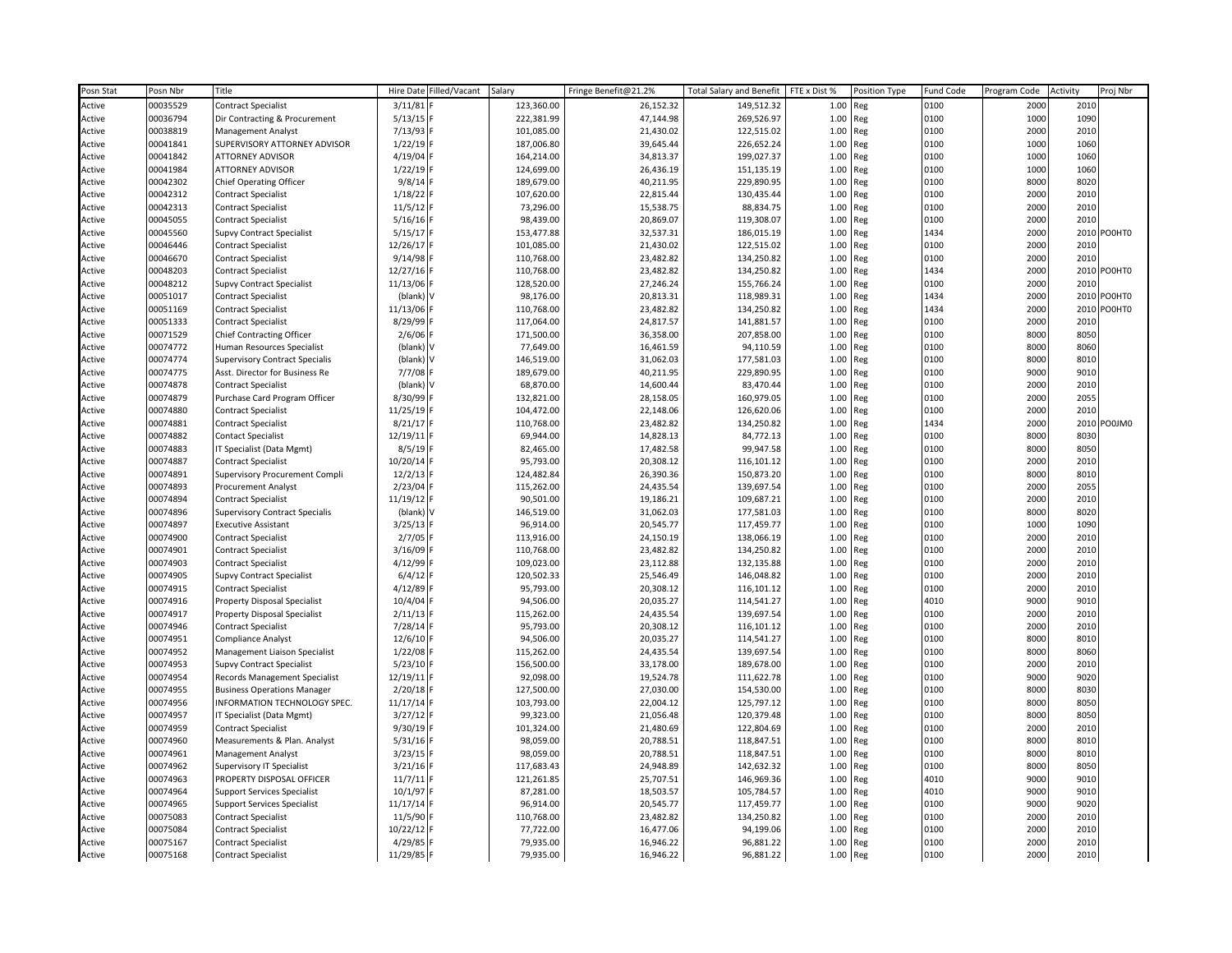| Posn Stat | Posn Nbr | Title                                 | Hire Date   | Filled/Vacant | Salary     | Fringe Benefit@21.2% | <b>Total Salary and Benefit</b> | FTE x Dist % | Position Type | Fund Code | Program Code | Activity | Proj Nbr |
|-----------|----------|---------------------------------------|-------------|---------------|------------|----------------------|---------------------------------|--------------|---------------|-----------|--------------|----------|----------|
| Active    | 00075169 | <b>Contract Specialist</b>            | 8/1/11      |               | 101,085.00 | 21,430.02            | 122,515.02                      | 1.00         | Reg           | 0100      | 2000         | 2010     |          |
| Active    | 00075170 | <b>Contract Specialist</b>            | (blank) V   |               | 85,209.00  | 18,064.31            | 103,273.31                      | 1.00         | Reg           | 0100      | 2000         | 2010     |          |
| Active    | 00075171 | <b>Contract Specialist</b>            | 10/2/06     |               | 103,731.00 | 21,990.97            | 125,721.97                      | 1.00         | Reg           | 0100      | 2000         | 2010     |          |
| Active    | 00075172 | <b>Contract Specialist</b>            | 1/13/14     |               | 95,793.00  | 20,308.12            | 116,101.12                      | 1.00         | Reg           | 0100      | 2000         | 2010     |          |
| Active    | 00075173 | <b>Contract Specialist</b>            | 12/7/87     |               | 103,731.00 | 21,990.97            | 125,721.97                      | 1.00         | Reg           | 0100      | 2000         | 2010     |          |
| Active    | 00075198 | <b>Contract Specialist</b>            | 10/1/18     |               | 101,324.00 | 21,480.69            | 122,804.69                      | 1.00         | Reg           | 1434      | 2000         | 2010     | POOCFO   |
| Active    | 00075199 | Measurement & Plan. Analyst           | (blank) V   |               | 77,649.00  | 16,461.59            | 94,110.59                       | 1.00         | Reg           | 0100      | 2000         | 2010     |          |
| Active    | 00075200 | <b>Contract Specialist</b>            | 4/21/14     |               | 110,768.00 | 23,482.82            | 134,250.82                      | 1.00         | Reg           | 1434      | 2000         | 2010     | POOCF0   |
| Active    | 00075247 | Contract Specialist                   | 6/10/19     |               | 104,472.00 | 22,148.06            | 126,620.06                      | 1.00         | Reg           | 0100      | 2000         | 2010     |          |
| Active    | 00075306 | <b>Contract Specialist</b>            | 3/11/13     |               | 117,064.00 | 24,817.57            | 141,881.57                      | 1.00         | Reg           | 0100      | 2000         | 2010     |          |
| Active    | 00075308 | <b>Contact Specialist</b>             | 9/9/13      |               | 69,944.00  | 14,828.13            | 84,772.13                       | 1.00         | Reg           | 0100      | 8000         | 8030     |          |
| Active    | 00075310 | Property Disposal Specialist          | 10/20/14    |               | 106,660.00 | 22,611.92            | 129,271.92                      | 1.00         | Reg           | 4010      | 9000         | 9010     |          |
| Active    | 00075311 | Special Assistant                     | (blank) V   |               | 77,649.00  | 16,461.59            | 94,110.59                       | 1.00         | Reg           | 0100      | 8000         | 8060     |          |
| Active    | 00075342 | <b>Supvy Contract Specialist</b>      | 12/30/13    |               | 142,109.14 | 30,127.14            | 172,236.28                      | 1.00         | Reg           | 0100      | 2000         | 2010     |          |
| Active    | 00075353 | <b>Contract Specialist</b>            | 7/8/19      |               | 107,620.00 | 22,815.44            | 130,435.44                      | 1.00         | Reg           | 0100      | 2000         | 2010     |          |
| Active    | 00075438 | Supvy Contract Specialist             | 4/8/13      |               | 126,527.47 | 26,823.82            | 153,351.29                      | 1.00         | Reg           | 0100      | 2000         | 2010     |          |
| Active    | 00075546 | <b>Supvy Contract Specialist</b>      | 4/4/16      |               | 115,566.00 | 24,499.99            | 140,065.99                      | 1.00         | Reg           | 0100      | 2000         | 2010     |          |
| Active    | 00077362 | Contract Specialist                   | 1/25/16     |               | 95,793.00  | 20,308.12            | 116,101.12                      | 1.00         | Reg           | 0100      | 2000         | 2010     |          |
| Active    | 00077691 | <b>Contract Specialist</b>            | 9/24/12     |               | 68,870.00  | 14,600.44            | 83,470.44                       | 1.00         | Reg           | 0100      | 2000         | 2010     |          |
| Active    | 00077692 | <b>Contract Specialist</b>            | 7/6/98      |               | 109,023.00 | 23,112.88            | 132,135.88                      | 1.00         | Reg           | 0100      | 2000         | 2010     |          |
| Active    | 00077693 | <b>Contract Specialist</b>            | 12/23/19    |               | 95,793.00  | 20,308.12            | 116,101.12                      | 1.00         | Reg           | 0100      | 2000         | 2010     |          |
| Active    | 00077694 | <b>Chief Contracting Officer</b>      | 12/30/13    |               | 176,601.66 | 37,439.55            | 214,041.21                      | 1.00         | Reg           | 0100      | 2000         | 2010     |          |
| Active    | 00077695 | <b>Contract Specialist</b>            | 4/18/17     |               | 104,472.00 | 22,148.06            | 126,620.06                      | 1.00         | Reg           | 0100      | 2000         | 2010     |          |
| Active    | 00077834 | Chief Learning Officer                | $3/4/19$ F  |               | 189,679.53 | 40,212.06            | 229,891.59                      | 1.00         | Reg           | 0100      | 7000         | 7020     |          |
| Active    | 00078052 | <b>Contract Specialist</b>            | 2/6/17      |               | 110,768.00 | 23,482.82            | 134,250.82                      | 1.00         | Reg           | 1434      | 2000         | 2010     | PO0HC1   |
| Active    | 00078116 | <b>Supvy Contract Specialist</b>      | 10/20/14    |               | 149,007.65 | 31,589.62            | 180,597.27                      | 1.00         | Reg           | 0100      | 2000         | 2010     |          |
| Active    | 00078144 | <b>Executive Assistant</b>            | 8/25/14     |               | 89,690.00  | 19,014.28            | 108,704.28                      | 1.00         | Reg           | 0100      | 2000         | 2010     |          |
| Active    | 00082052 | <b>Supervisory Contract Specialis</b> | 12/9/13     |               | 142,109.14 | 30,127.14            | 172,236.28                      | 1.00         | Reg           | 0100      | 2000         | 2010     |          |
| Active    | 00082341 | <b>Contract Specialist</b>            | 2/20/07     |               | 95,793.00  | 20,308.12            | 116,101.12                      | 1.00         | Reg           | 0100      | 2000         | 2010     |          |
| Active    | 00082355 | <b>Training Specialist</b>            | 12/20/21    |               | 92,324.00  | 19,572.69            | 111,896.69                      | 1.00         | Reg           | 0100      | 7000         | 7020     |          |
| Active    | 00082522 | <b>Contract Specialist</b>            | 9/6/16      |               | 60,814.00  | 12,892.57            | 73,706.57                       | 1.00         | Reg           | 0100      | 2000         | 2010     |          |
| Active    | 00082537 | <b>Supvy Contract Specialist</b>      | 3/10/14     |               | 142,109.00 | 30,127.11            | 172,236.11                      | 1.00         | Reg           | 0100      | 2000         | 2010     |          |
| Active    | 00082538 | <b>Supvy Contract Specialist</b>      | $3/30/20$ F |               | 145,860.00 | 30,922.32            | 176,782.32                      | 1.00         | Reg           | 0100      | 2000         | 2010     |          |
| Active    | 00082539 | <b>Supvy Contract Specialist</b>      | 1/27/14     |               | 165,436.64 | 35,072.57            | 200,509.21                      | 1.00         | Reg           | 0100      | 2000         | 2010     |          |
| Active    | 00082540 | Supvy Contract Specialist             | (blank) V   |               | 146,519.00 | 31,062.03            | 177,581.03                      | 1.00         | Reg           | 0100      | 2000         | 2010     |          |
| Active    | 00082541 | <b>Supvy Contract Specialist</b>      | 9/30/19     |               | 115,566.00 | 24,499.99            | 140,065.99                      | 1.00         | Reg           | 0100      | 2000         | 2010     |          |
| Active    | 00082542 | <b>Supvy Contract Specialist</b>      | 12/2/13     |               | 128,520.00 | 27,246.24            | 155,766.24                      | 1.00         | Reg           | 0100      | 2000         | 2010     |          |
| Active    | 00082543 | <b>Contract Specialist</b>            | 9/7/17      |               | 90,501.00  | 19,186.21            | 109,687.21                      | 1.00         | Reg           | 0100      | 2000         | 2010     |          |
| Active    | 00082544 | <b>Contract Specialist</b>            | 8/21/17     |               | 85,209.00  | 18,064.31            | 103,273.31                      | 1.00         | Reg           | 0100      | 2000         | 2010     |          |
| Active    | 00082545 | Administrative Support Special        | 11/16/15    |               | 62,068.00  | 13,158.42            | 75,226.42                       | 1.00         | Reg           | 0100      | 9000         | 9020     |          |
| Active    | 00082546 | Administrative Support Special        | 11/18/13    |               | 63,733.00  | 13,511.40            | 77,244.40                       | 1.00         | Reg           | 4010      | 9000         | 9010     |          |
| Active    | 00082564 | PROPERTY DISPOSAL OFFICER             | 4/9/12      |               | 120,095.87 | 25,460.32            | 145,556.19                      | 1.00         | Reg           | 4010      | 9000         | 9010     |          |
| Active    | 00083245 | <b>Supvy Contract Specialist</b>      | 5/18/15     |               | 149,228.40 | 31,636.42            | 180,864.82                      | 1.00         | Reg           | 0100      | 2000         | 2010     |          |
| Active    | 00083246 | <b>Supvy Contract Specialist</b>      | (blank) V   |               | 132,000.00 | 27,984.00            | 159,984.00                      | 1.00         | Reg           | 0100      | 2000         | 2010     |          |
| Active    | 00083247 | Supvy Contract Specialist             | 3/25/91     |               | 124,229.20 | 26,336.59            | 150,565.79                      | 1.00         | Reg           | 0100      | 2000         | 2010     |          |
| Active    | 00083248 | <b>Supvy Contract Specialist</b>      | 3/21/16     |               | 118,717.80 | 25,168.17            | 143,885.97                      | 1.00         | Reg           | 0100      | 2000         | 2010     |          |
| Active    | 00083249 | <b>Supvy Contract Specialist</b>      | 1/22/18     |               | 120,819.00 | 25,613.63            | 146,432.63                      | 1.00         | Reg           | 0100      | 2000         | 2010     |          |
| Active    | 00083250 | <b>Supvy Contract Specialist</b>      | 10/27/08    |               | 120,508.56 | 25,547.81            | 146,056.37                      | 1.00         | Reg           | 0100      | 2000         | 2010     |          |
| Active    | 00083251 | <b>Supvy Contract Specialist</b>      | 8/16/21     |               | 122,400.00 | 25,948.80            | 148,348.80                      | 1.00         | Reg           | 1434      | 2000         | 2010     | PO0HT0   |
| Active    | 00083252 | <b>Supvy Contract Specialist</b>      | (blank)     |               | 146,519.00 | 31,062.03            | 177,581.03                      | 1.00         | Reg           | 0100      | 2000         | 2010     |          |
| Active    | 00083253 | Supvy Contract Specialist             | 11/26/18    |               | 118,000.00 | 25,016.00            | 143,016.00                      | 1.00         | Reg           | 0100      | 2000         | 2010     |          |
| Active    | 00083254 | Supvy Contract Specialist             | 8/25/14     |               | 109,998.31 | 23,319.64            | 133,317.95                      | 1.00         | Reg           | 0100      | 2000         | 2010     |          |
| Active    | 00083255 | <b>Supvy Contract Specialist</b>      | 3/9/15      |               | 122,420.00 | 25,953.04            | 148,373.04                      | 1.00         | Reg           | 0100      | 2000         | 2010     |          |
| Active    | 00083256 | <b>Supvy Contract Specialist</b>      | 8/6/18      |               | 126,000.00 | 26,712.00            | 152,712.00                      | 1.00         | Reg           | 0100      | 2000         | 2010     |          |
| Active    | 00083257 | <b>Supvy Contract Specialist</b>      | (blank) V   |               | 132,000.00 | 27,984.00            | 159,984.00                      | 1.00         | Reg           | 0100      | 2000         | 2010     |          |
| Active    | 00083258 | <b>Contract Specialist</b>            | 1/3/22      |               | 107,620.00 | 22,815.44            | 130,435.44                      | 1.00         | Reg           | 0100      | 2000         | 2010     |          |
| Active    | 00083259 | <b>Contract Specialist</b>            | 10/26/09    |               | 95,793.00  | 20,308.12            | 116,101.12                      | 1.00         | Reg           | 1434      | 2000         | 2010     | PO0HT0   |
| Active    | 00083260 | <b>Contract Specialist</b>            | (blank)     |               | 98,176.00  | 20,813.31            | 118,989.31                      | 1.00         | Reg           | 0100      | 2000         | 2010     |          |
| Active    | 00083261 | <b>Contract Specialist</b>            | $3/16/20$ F |               | 101,324.00 | 21,480.69            | 122,804.69                      | 1.00         | Reg           | 0100      | 2000         | 2010     |          |
| Active    | 00083262 | <b>Contract Specialist</b>            | 5/22/90 F   |               | 126,508.00 | 26,819.70            | 153,327.70                      |              | 1.00 Reg      | 0100      | 2000         | 2010     |          |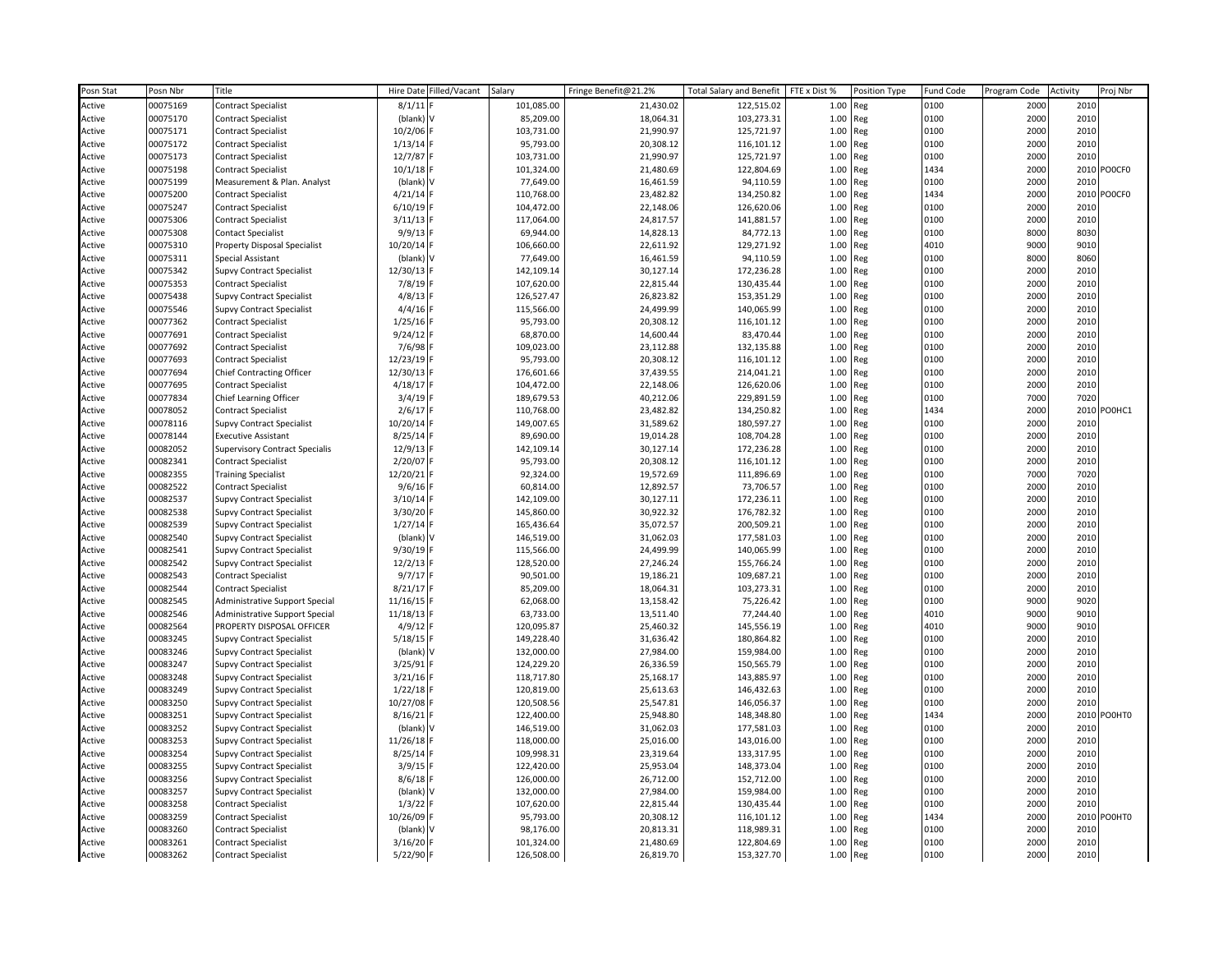| Posn Stat | Posn Nbr | Title                                 | <b>Hire Date</b> | Filled/Vacant | Salary     | Fringe Benefit@21.2% | <b>Total Salary and Benefit</b> | FTE x Dist % | Position Type | <b>Fund Code</b> | Program Code | Activity | Proj Nbr      |
|-----------|----------|---------------------------------------|------------------|---------------|------------|----------------------|---------------------------------|--------------|---------------|------------------|--------------|----------|---------------|
| Active    | 00083263 | <b>Contract Specialist</b>            | 11/26/07         |               | 117,064.00 | 24,817.57            | 141,881.57                      | 1.00         | Reg           | 0100             | 2000         | 2010     |               |
| Active    | 00083266 | <b>Contract Specialist</b>            | 3/25/13          |               | 113,916.00 | 24,150.19            | 138,066.19                      | 1.00         | Reg           | 0100             | 2000         | 2010     |               |
| Active    | 00083268 | <b>Contract Specialist</b>            | (blank)          |               | 98,176.00  | 20,813.31            | 118,989.31                      | 1.00         | Reg           | 1434             | 2000         | 2010     | PO0HT0        |
| Active    | 00083273 | <b>Contract Specialist</b>            | 8/25/14          |               | 113,916.00 | 24,150.19            | 138,066.19                      | 1.00         | Reg           | 0100             | 2000         | 2010     |               |
| Active    | 00083275 | <b>Contract Specialist</b>            | 6/12/17          |               | 85,209.00  | 18,064.31            | 103,273.31                      | 1.00         | Reg           | 1434             | 2000         | 2010     | PO0HT0        |
| Active    | 00083278 | Measurements & Plan. Analyst          | 12/27/16         |               | 106,660.00 | 22,611.92            | 129,271.92                      | 1.00         | Reg           | 0100             | 2000         | 2010     |               |
| Active    | 00083282 | <b>Contract Specialist</b>            | 5/30/17          |               | 95,793.00  | 20,308.12            | 116,101.12                      | 1.00         | Reg           | 0100             | 2000         | 2010     |               |
| Active    | 00083283 | <b>Public Affairs Specialist</b>      | 6/7/21           |               | 92,324.00  | 19,572.69            | 111,896.69                      | 1.00         | Reg           | 0100             | 8000         | 8020     |               |
| Active    | 00083285 | Measurement & Plan. Analyst           | 6/23/14          |               | 89,690.00  | 19,014.28            | 108,704.28                      | 1.00         | Reg           | 0100             | 8000         | 8070     |               |
| Active    | 00083286 | <b>Contract Specialist</b>            | 1/3/22           |               | 93,147.00  | 19,747.16            | 112,894.16                      | 1.00         | Reg           | 0100             | 8000         | 8070     |               |
| Active    | 00083287 | <b>Compliance Analyst</b>             | 6/30/14          |               | 94,506.00  | 20,035.27            | 114,541.27                      | 1.00         | Reg           | 0100             | 8000         | 8010     |               |
| Active    | 00083288 | <b>Training Instructor</b>            | 7/22/19          |               | 119,276.00 | 25,286.51            | 144,562.51                      | 1.00         | Reg           | 0100             | 7000         | 7020     |               |
| Active    | 00083289 | <b>Contract Specialist</b>            | 4/28/14          |               | 85,209.00  | 18,064.31            | 103,273.31                      | 1.00         | Reg           | 0100             | 8000         | 8030     |               |
| Active    | 00083292 | IT Specialist (Data Mgmt)             | 2/4/19           |               | 84,873.00  | 17,993.08            | 102,866.08                      | 1.00         | Reg           | 0100             | 8000         | 8050     |               |
| Active    | 00083418 | <b>Training Instructor</b>            | 1/17/12          |               | 129,435.00 | 27,440.22            | 156,875.22                      | 1.00         | Reg           | 0100             | 7000         | 7020     |               |
| Active    | 00083421 | <b>Training Specialist</b>            | 2/28/22          |               | 76,867.00  | 16,295.80            | 93,162.80                       | 1.00         | Reg           | 0100             | 7000         | 7020     |               |
| Active    | 00083471 | <b>Contract Specialist</b>            | 8/6/07           |               | 113,916.00 | 24,150.19            | 138,066.19                      | 1.00         | Reg           | 0100             | 2000         | 2010     |               |
| Active    | 00083533 | ATTORNEY ADVISOR                      | (blank)          |               | 126,297.00 | 26,774.96            | 153,071.96                      | 1.00         | Reg           | 0100             | 1000         | 1060     |               |
| Active    | 00084822 | SUPERVISOR ATTORNEY ADVISOR           | 12/15/14         |               | 158,139.06 | 33,525.48            | 191,664.54                      | 1.00         | Reg           | 0100             | 1000         | 1060     |               |
| Active    | 00084845 | <b>Chief Contracting Officer</b>      | 9/22/15          |               | 189,681.09 | 40,212.39            | 229,893.48                      | 1.00         | Reg           | 0100             | 2000         | 2010     |               |
| Active    | 00084846 | Human Resources Officer               | 2/3/20           |               | 142,800.00 | 30,273.60            | 173,073.60                      | 1.00         | Reg           | 0100             | 8000         | 8070     |               |
| Active    | 00084847 | Supervisory Public Affairs Spc        | 5/28/19          |               | 128,520.00 | 27,246.24            | 155,766.24                      | 1.00         | Reg           | 0100             | 8000         | 8030     |               |
| Active    | 00085531 | Performance Management Officer        | 11/9/09          |               | 122,100.12 | 25,885.23            | 147,985.35                      | 1.00         | Reg           | 0100             | 8000         | 8020     |               |
| Active    | 00085762 | Administrative Support Special        | (blank)          |               | 52,080.00  | 11,040.96            | 63,120.96                       | 1.00         | Reg           | 0100             | 9000         | 9020     |               |
| Active    | 00085773 | Measurement & Plan. Analyst           | (blank)          |               | 77,649.00  | 16,461.59            | 94,110.59                       | 1.00         | Reg           | 4010             | 9000         | 9010     |               |
| Active    | 00085898 | <b>Contract Specialist</b>            | (blank           |               | 85,209.00  | 18,064.31            | 103,273.31                      | 1.00         | Reg           | 0100             | 2000         | 2010     |               |
| Active    | 00091408 | <b>Contract Specialist</b>            | 7/5/82           |               | 117,064.00 | 24,817.57            | 141,881.57                      | 1.00         | Reg           | 0100             | 2000         | 2010     |               |
| Active    | 00091409 | <b>Contract Specialist</b>            | 8/2/21           |               | 98,176.00  | 20,813.31            | 118,989.31                      | 1.00         | Reg           | 0100             | 2000         | 2010     |               |
| Active    | 00091410 | <b>Supvy Contract Specialist</b>      | 8/7/17           |               | 132,445.73 | 28,078.49            | 160,524.22                      | 1.00         | Reg           | 0100             | 2000         | 2010     |               |
| Active    | 00091411 | PROGRAM ANALYST                       | 6/3/13           |               | 87,281.00  | 18,503.57            | 105,784.57                      | 1.00         | Reg           | 0100             | 2000         | 2010     |               |
| Active    | 00091416 | <b>Contract Specialist</b>            | 1/14/13          |               | 110,767.77 | 23,482.77            | 134,250.54                      | 1.00         | Reg           | 0100             | 2000         | 2010     |               |
| Active    | 00091417 | <b>Training Instructor</b>            | 5/26/09          |               | 119,276.00 | 25,286.51            | 144,562.51                      | 1.00         | Reg           | 0100             | 7000         | 7020     |               |
| Active    | 00091482 | <b>Contract Specialist</b>            | 12/9/85          |               | 134,624.00 | 28,540.29            | 163,164.29                      | 1.00         | Reg           | 1434             | 2000         | 2010     | PO0KA0        |
| Active    | 00091483 | <b>Supvy Contract Specialist</b>      | 5/13/19          |               | 120,819.00 | 25,613.63            | 146,432.63                      | 1.00         | Reg           | 0100             | 2000         | 2010     |               |
| Active    | 00091501 | <b>Contract Specialist</b>            | 10/15/19         |               | 98,176.00  | 20,813.31            | 118,989.31                      | 1.00         | Reg           | 1434             | 2000         | 2010     | PO0KA0        |
| Active    | 00092083 | <b>Contract Specialist</b>            | 10/17/16         |               | 107,620.00 | 22,815.44            | 130,435.44                      | 1.00         | Reg           | 0100             | 2000         | 2010     |               |
| Active    | 00092084 | <b>Supvy Contract Specialist</b>      | 2/22/09          |               | 119,371.68 | 25,306.80            | 144,678.48                      | 1.00         | Reg           | 0100             | 2000         | 2010     |               |
| Active    | 00093254 | <b>Supvy Contract Specialist</b>      | (blank)          |               | 132,000.00 | 27,984.00            | 159,984.00                      | 1.00         | Reg           | 1434             | 2000         | 2010     | PO0AE0        |
| Active    | 00094051 | Ombudsman                             | 8/26/13          |               | 125,762.19 | 26,661.58            | 152,423.77                      | 1.00         | Reg           | 0100             | 8000         | 8020     |               |
| Active    | 00095032 | <b>Supvy Contract Specialist</b>      | (blank)          |               | 132,000.00 | 27,984.00            | 159,984.00                      | 1.00         | Reg           | 1434             | 2000         | 2010     | PO0GD0        |
| Active    | 00095258 | <b>Supvy Contract Specialist</b>      | 9/26/88          |               | 133,951.50 | 28,397.72            | 162,349.22                      | 1.00         | Reg           | 1434             | 2000         | 2010     | PO0HT0        |
| Active    | 00095259 | <b>Contract Specialist</b>            | 9/30/19          |               | 110,768.00 | 23,482.82            | 134,250.82                      | 1.00         | Reg           | 1434             | 2000         | 2010     | PO0HT0        |
| Active    | 00097859 | <b>Contract Specialist</b>            | 6/13/17          |               | 107,620.00 | 22,815.44            | 130,435.44                      | 1.00         | Reg           | 1434             | 2000         | 2010     | PO0KG1        |
| Active    | 00097861 | <b>Contract Specialist</b>            | (blank)          |               | 85,209.00  | 18,064.31            | 103,273.31                      | 1.00         | Reg           | 4011             | 2000         | 2010     |               |
| Active    | 00098979 | <b>Supvy Contract Specialist</b>      | (blank           |               | 146,519.00 | 31,062.03            | 177,581.03                      | 1.00         | Reg           | 1434             | 2000         | 2010     | POOCFO        |
| Active    | 00098980 | <b>Supvy Contract Specialist</b>      | 5/15/14          |               | 117,020.03 | 24,808.25            | 141,828.28                      | 1.00         | Reg           | 1434             | 2000         | 2010     | POOCRO        |
| Active    | 00098981 | <b>Contract Specialist</b>            | 12/2/13          |               | 107,620.00 | 22,815.44            | 130,435.44                      | 1.00         | Reg           | 1434             | 2000         | 2010     | PO0HT0        |
| Active    | 00098982 | <b>Supvy Contract Specialist</b>      | 6/27/16          |               | 115,260.00 | 24,435.12            | 139,695.12                      | 1.00         | Reg           | 1434             | 2000         | 2010     | PO0HT0        |
| Active    | 00099473 | <b>Contract Specialist</b>            | 3/16/20          |               | 104,472.00 | 22,148.06            | 126,620.06                      | 1.00         | Reg           | 0100             | 2000         | 2010     |               |
| Active    | 00099692 | Lead Management Liaison Specia        | (blank)          |               | 105,730.00 | 22,414.76            | 128,144.76                      | 1.00         | Reg           | 0100             | 2000         | 2010     |               |
| Active    | 00100097 | <b>Supervisory Contract Specialis</b> | 7/7/14           |               | 123,538.09 | 26,190.08            | 149,728.17                      | 1.00         | Reg           | 0100             | 2000         | 2010     |               |
| Active    | 00105633 | <b>Contract Specialist</b>            | (blank)          |               | 68,870.00  | 14,600.44            | 83,470.44                       | 1.00         | Reg           | 0100             | 2000         | 2010     |               |
| Active    | 00105634 | <b>Contract Specialist</b>            | (blank)          |               | 85,209.00  | 18,064.31            | 103,273.31                      | 1.00         | Reg           | 0100             | 2000         | 2010     |               |
| Active    | 00105635 | <b>Contract Specialist</b>            | 7/28/14          |               | 113,916.00 | 24,150.19            | 138,066.19                      | 1.00         | Reg           | 0100             | 2000         | 2010     |               |
| Active    | 00105636 | Administrative Support Special        | 11/30/15         |               | 60,403.00  | 12,805.44            | 73,208.44                       | 1.00         | Reg           | 4010             | 9000         | 9010     |               |
| Active    | 00105674 | <b>Contract Specialist</b>            | (blank)          |               | 85,209.00  | 18,064.31            | 103,273.31                      | 1.00         | Reg           | 1434             | 2000         | 2010     | <b>POODHS</b> |
| Active    | 00105675 | <b>Supervisory Contract Specialis</b> | (blank)          |               | 132,000.00 | 27,984.00            | 159,984.00                      | 1.00         | Reg           | 1434             | 2000         | 2010     | POODHS        |
| Active    | 00006768 | <b>Contract Specialist</b>            | (blank)          |               | 85,209.00  | 18,064.31            | 103,273.31                      | 1.00         | Reg           | 0100             | 2000         | 2010     |               |
| Active    | 00010707 | <b>Contract Specialist</b>            | (blank)          |               | 85,209.00  | 18,064.31            | 103,273.31                      | 1.00         | Reg           | 0100             | 2000         | 2010     |               |
| Active    | 00075299 | <b>Training Specialist</b>            | (blank)          |               | 89,457.00  | 18,964.88            | 108,421.88                      | 1.00 Reg     |               | 0100             | 8000         | 8060     |               |